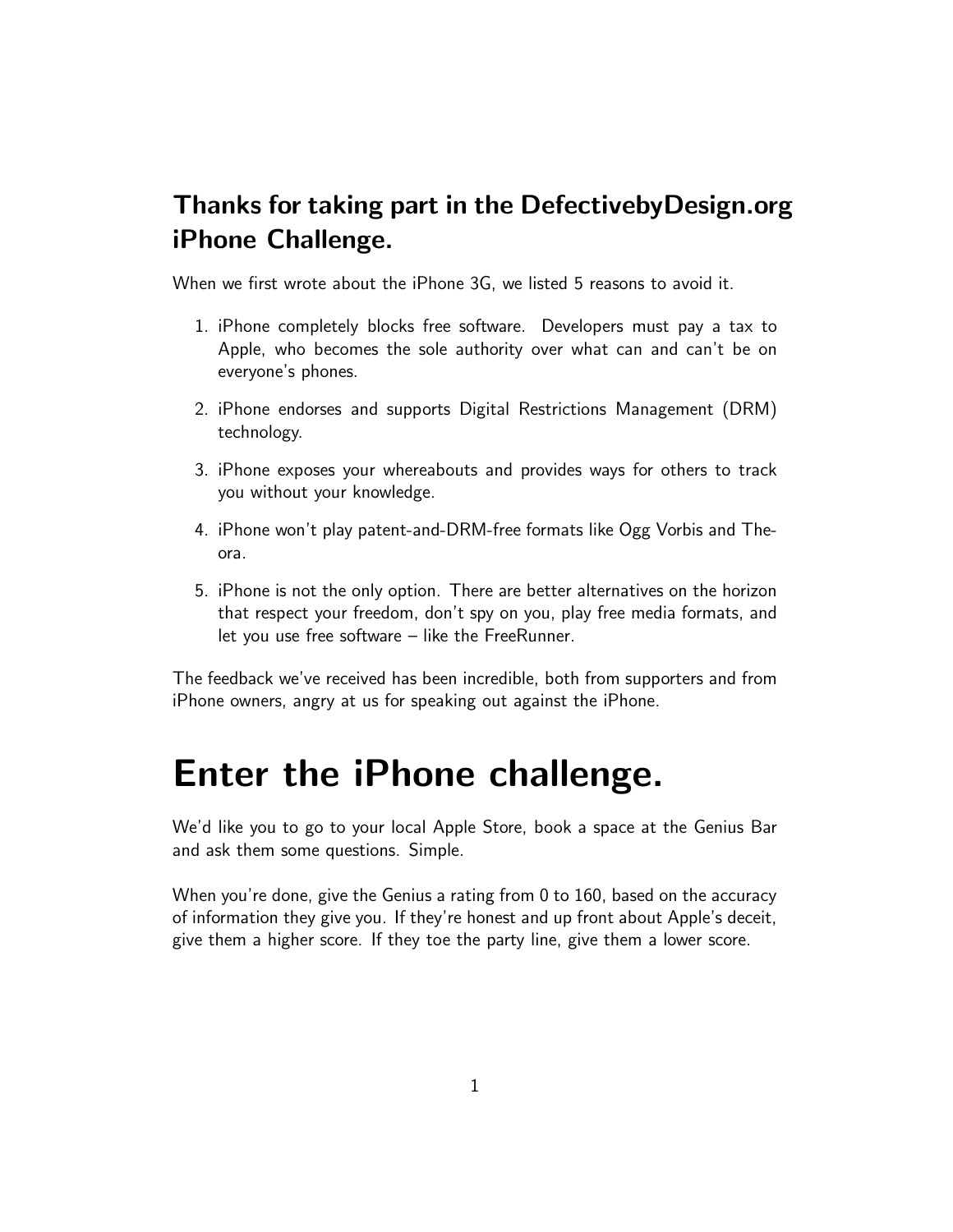#### What is free software?

Free software is software that respects our freedom.

To use free software is to make a political and ethical choice asserting our rights to learn and to share what we learn with others.

Usually software we buy denies us these rights, because we don't actually buy ownership of the software – instead, we receive a license to use the software, and this license binds us with many fine-print rules about what we can and can't do. If we make a copy and give it to a friend, if we try to figure out how the program works, if we put a copy on more than one of our own computers in our own home, we could if caught be fined or put in jail. That's what's in the fine print. What if there were a worldwide group of talented ethical programmers voluntarily committed to the idea of writing and sharing software with each other and with anyone else who agreed to share alike?

What if anyone could be a part of and benefit from this community even without knowing anything about programming?

We wouldn't have to worry about getting caught copying a useful program for our friends—because we wouldn't be doing anything wrong.

More information: http://www.gnu.org/philosophy/free-sw.html

### Thoughts on Music

In February 2007, Steve Jobs published an article on Apple.com called 'Thoughts on Music', in which he outlined his desires to eliminate DRM.

Eighteen months later, and iTunes is still carrying mostly DRM music. In fact, since Steve Jobs's statement, Amazon, Rhapsody and Napster have all come out with DRM-free services, while Apple, the market leader, continues to lag behind.

Steven Says...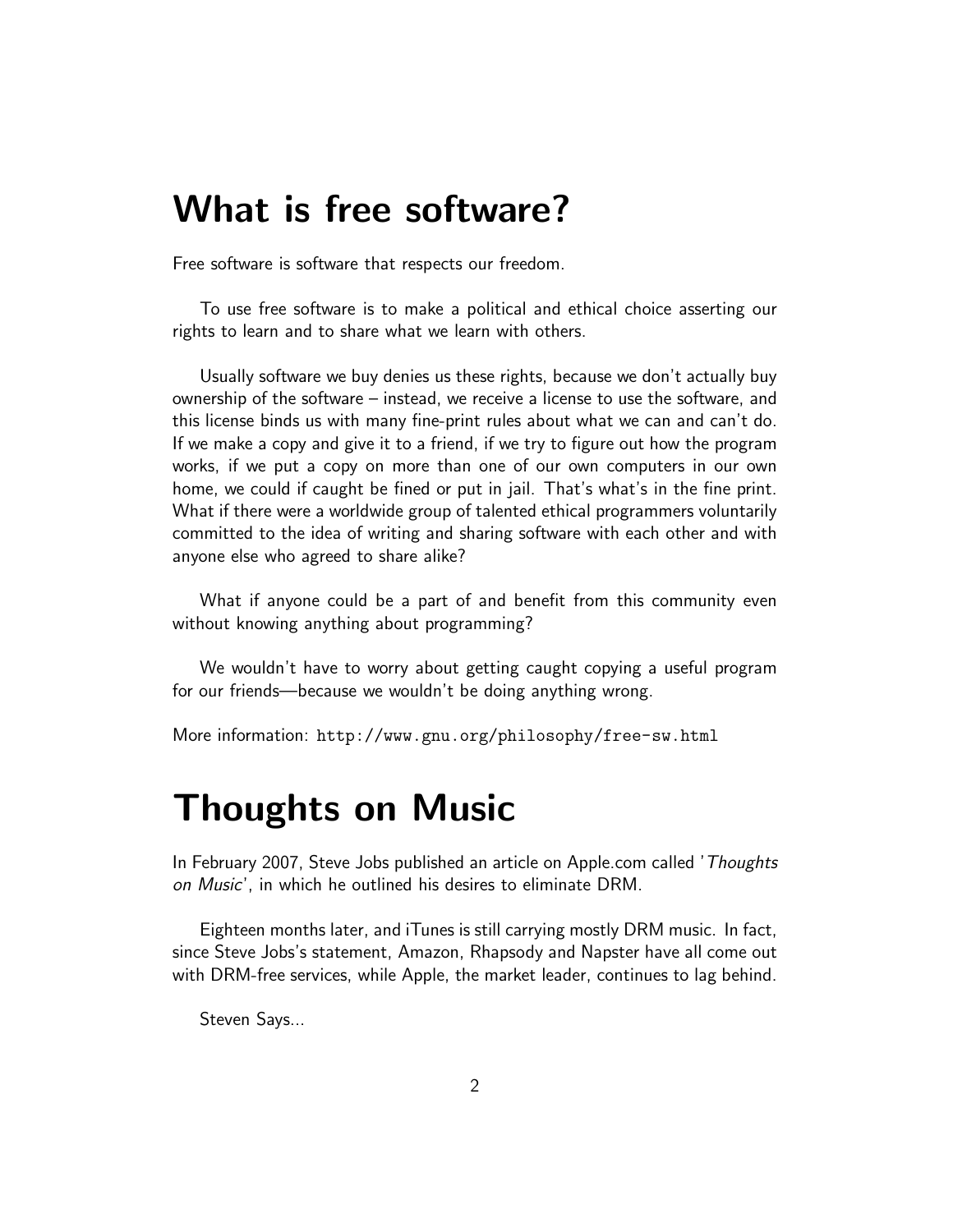...it is useful to remember that all iPods play music that is free of any DRM and encoded in "open" licensable formats such as MP3 and AAC.

What about truly open formats, such as Ogg Vorbis and Ogg Theora, Steve?

(On FairPlay DRM) ...obtaining such rights from the music companies was unprecedented at the time, and even today is unmatched by most other digital music services.

Maybe at the time, but times have changed. Now, Apple is lagging behind whilst Amazon, Rhapsody and Napster continue to innovate in this space, selling music at cheaper prices that can be played on your own devices, and still Apple refuses to budge?

Imagine a world where every online store sells DRM-free music encoded in open licensable formats. In such a world, any player can play music purchased from any store, and any store can sell music which is playable on all players. This is clearly the best alternative for consumers, and Apple would embrace it in a heartbeat.

Amazon launched its MP3 service on September 25th 2007. That's one hell of a heartbeat, Steve.

More information: http://www.apple.com/hotnews/thoughtsonmusic/

#### The facts speak for themselves.

- Apple continues to push for DRM.
- Apple is leveraging its position as market leader in order to sell more iPods and iPhones.
- Amazon, Napster and Rhapsody are all providing DRM-free music that plays on Apple devices today.
- Steve Jobs is the largest individual shareholder of Disney, who have record labels, TV networks and movies to their name. All DRM.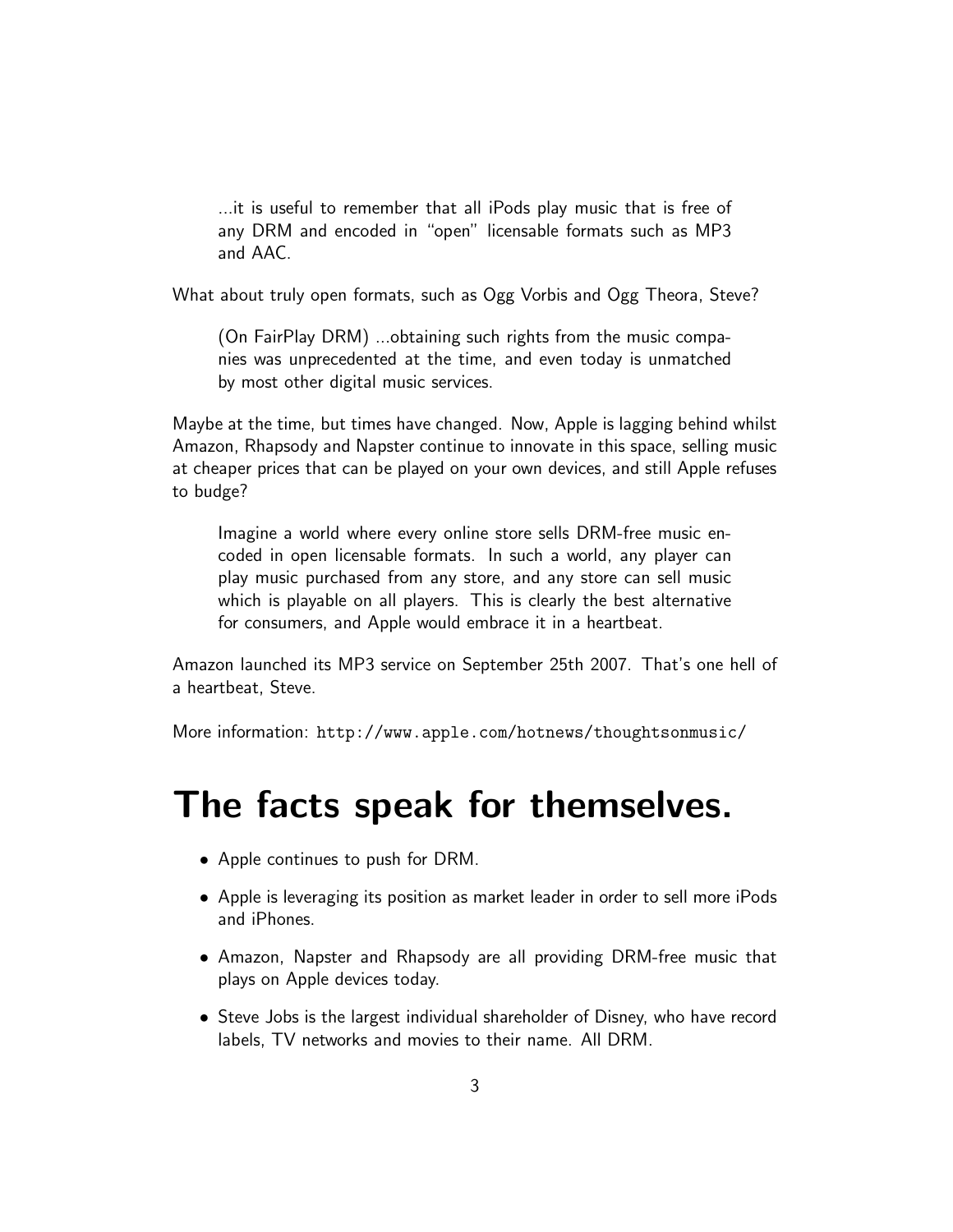So, why isn't more being done about this? Well, for as long as we let it, Apple can rest on its laurels, knowing that anytime anybody questions its actions, Jobs can simply blame other people, and other companies.

Apple's marketing machine is trying to justify DRM by treating you, the user, as a threat. They claim that one rogue application on your iPhone could possibly bring the phone network to its knees.

AT&T, and many other providers around the world, run on the GSM standard – the one good thing about the GSM standard is that you can literally pick your phone. Virtually any GSM handset will work on any network, including those from OpenMoko, Nokia, Palm, Microsoft and RIM, and all of those devices allow users to install software from a variety of sources. The kinds of restrictions Apple has built into the iPhone are unique amongst smartphones.

Once again, the real reason behind DRM on the iPhone is pure, old fashioned greed. Additionally, by refusing to allow devices to be sold to run on any network, Apple takes a hefty fee from the phone companies, and the reason that the iPhone is more expensive than other phones on these networks is simple – Apple takes a chunk out of your bill, too.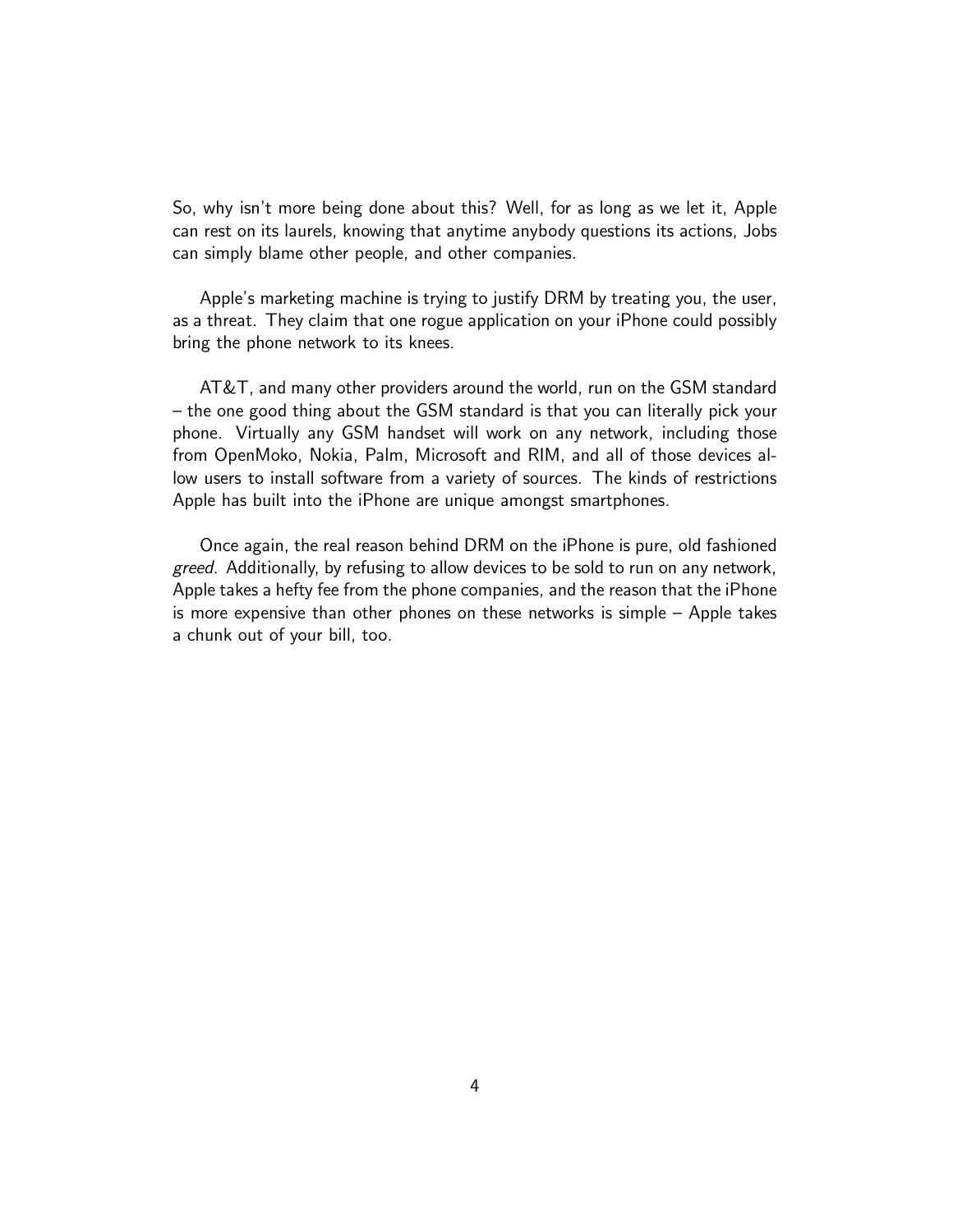### The questions

1. Why do all developers have to submit their applications to Apple before they can be loaded onto an iPhone?

Most smartphones, including those by OpenMoko, Nokia, RIM, Palm and even Microsoft, allow applications to come from a variety of sources, including free software developers. Free "as in freedom" software development requires that users and developers be able to share and modify the source code for programs they use. iPhone users are not permitted by Apple to share or load modified versions of programs distributed through the App Store – even when a program's developer wants users to be able to do this! Apple markets itself as empowering, alternative technology – How does Apple plan to support free software development?

- (a) Did the Genius understand the issue of free software?
- (b) Did they admit that other devices allow you to install applications from a variety of sources?
- 2. Why does iTunes still contain so much DRM-laden music?

Services like Amazon, eMusic, Napster, Rhapsody, Play.com and 7digital are all selling music without DRM. A typical response to this might be that Apple has no option to sell media without DRM, but this is simply untrue. Jobs is the majority shareholder at Disney, and he could insist that its films be DRM-free. Apple should be leading the way to promote DRM-free music, but instead is lagging behind. What is Apple doing to fix this? If it really is the RIAA's fault, can you tell me specifically what the RIAA said to Jobs when he asked for the ability to sell DRM-free music?

- (a) Did the Genius understand that Amazon, Rhapsody and Napster, along with many others are supporting DRM free music from the very same labels and artists that Apple is selling, laden with Digital Restrictions Management?
- (b) Did the Genius understand that DRM is not about rights, but about restrictions? Restricting the people who buy the music and videos from playing them on a variety of devices, like CDs and DVDs.
- (c) Did the Genius understand that Steve Jobs' role at Disney could be used to leverage Disney going DRM-free?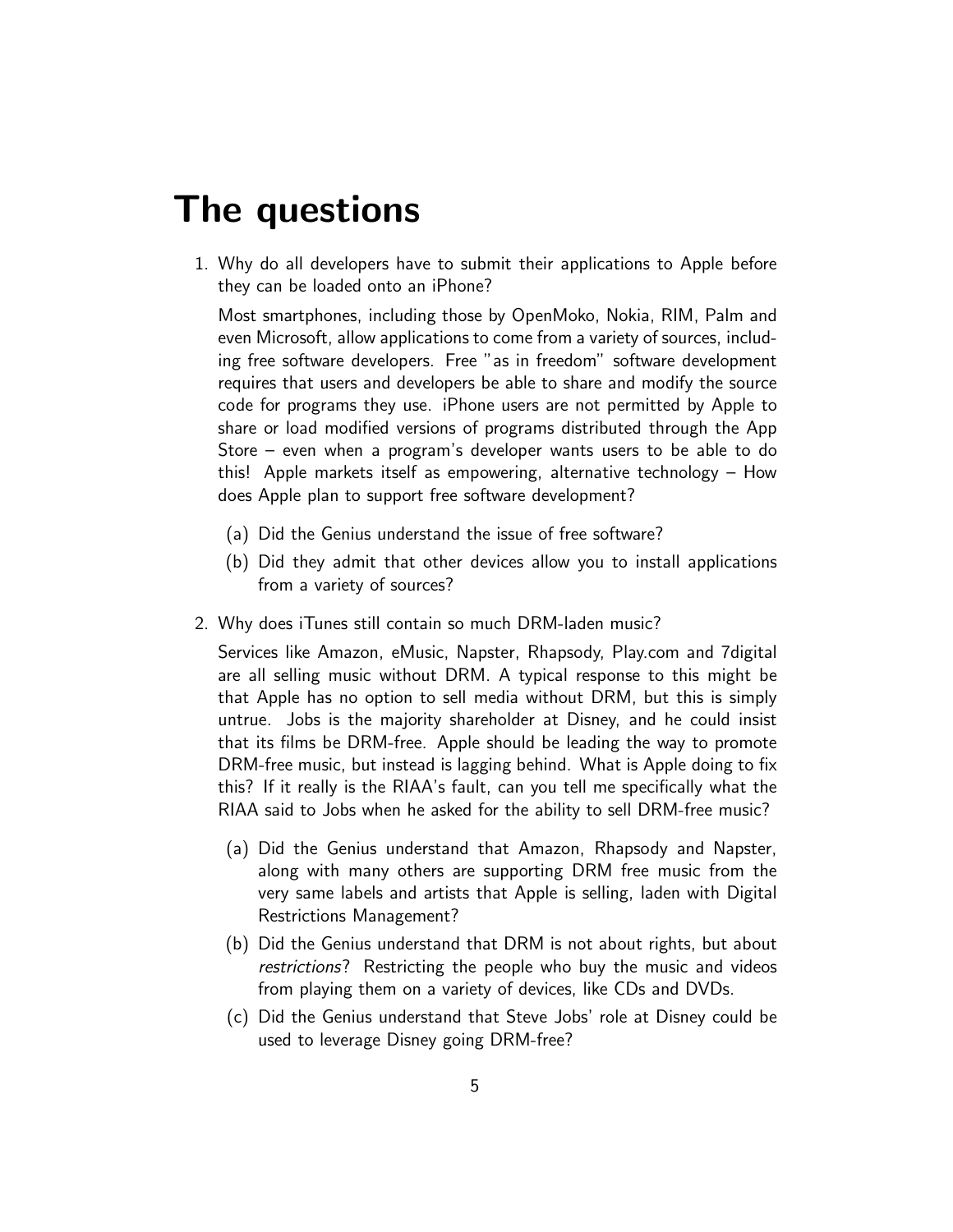3. The iPhone 3G has GPS support. How can users be sure that the GPS cannot be used to track their position, without their permission?

When the only thing preventing the GPS from being used is software, and the software in question is known only to Apple, why should users of the iPhone trust Apple?

- (a) Did the Genius understand why GPS in a device is an issue?
- (b) Did the Genius understand why the fact that the iPhone is proprietary is an issue here?
- (c) Did the Genius express any kind of apology for this behavior?
- 4. In 'Thoughts on Music', Steve Jobs said "it is useful to remember that all iPods play music that is free of any DRM and encoded in 'open' licensable formats such as MP3 and AAC".

If Steve really wants to see free and open formats, why doesn't the iPhone play Ogg Vorbis, Ogg Theora video and FLAC? These formats require no licensing costs, and are not encumbered by patents. How does Apple plan to support these formats in future?

- (a) Did the Genius understand the issue of free formats, such as Ogg Vorbis?
	- i. Did the Genius give any indication as to Apple's lack of support for these formats?
- 5. Last question. Why can the iPhone 3G only be activated by Apple and AT&T?

In the United States, the Register of Copyrights has ruled that consumers have the right to unlock their phones and switch to a different carrier. How does Apple plan to remedy this discrepancy?

- (a) Did the Genius offer any advice or suggestions in unlocking your iPhone and moving it to another provider?
- (b) Did the Genius admit that Apple is getting kickbacks from your phone bill in exchange for locking you to a single provider?
- (c) Did the Genius offer any timeframe for Apple fixing this, despite the Register of Copyrights ruling?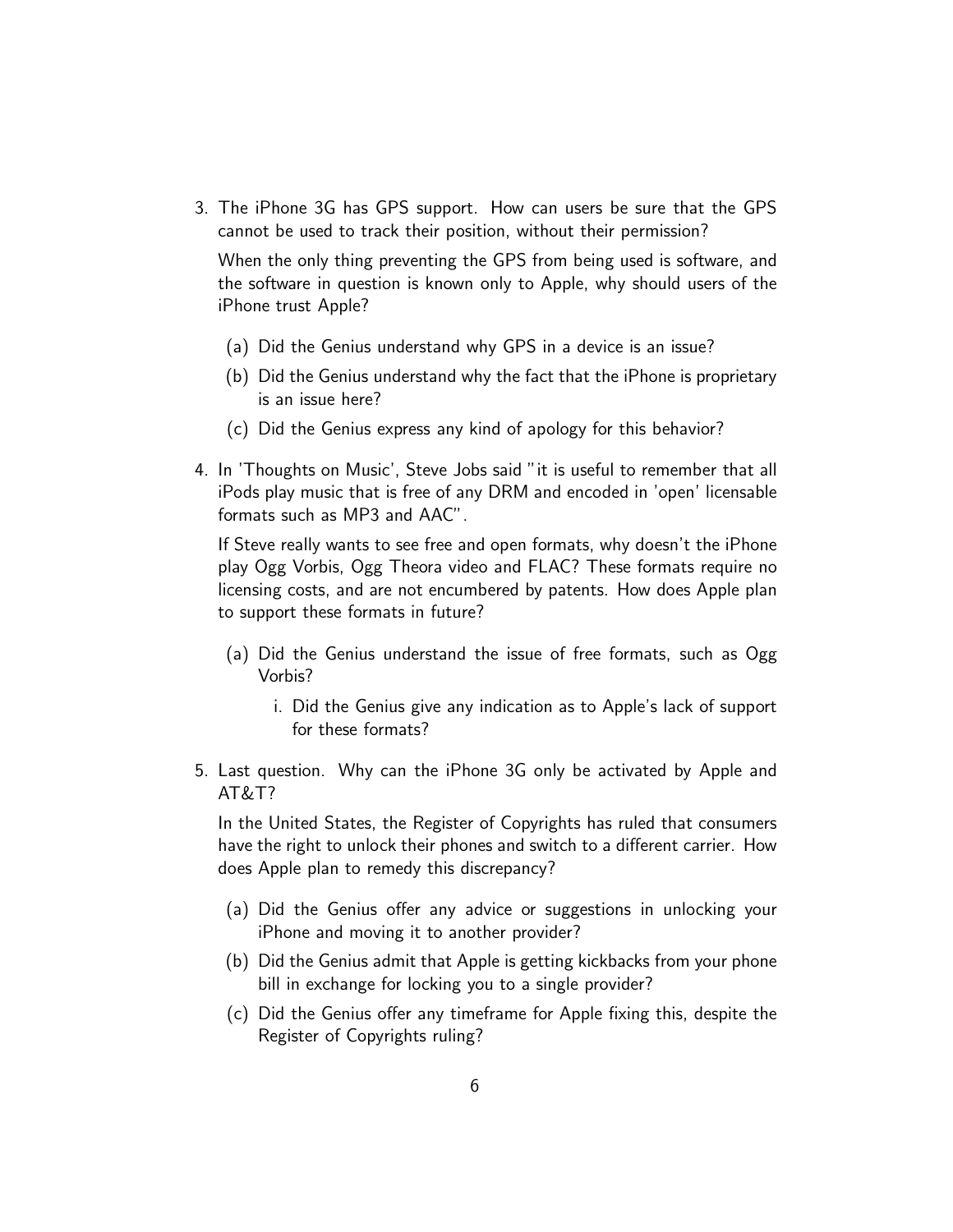#### Final score:  $\frac{1}{2}$  = 0ut of 160

## So, you're done.

Be sure to give the Genius their score. Take down any and all information they give you about themselves, and send it to us.

We're going to do a write up on our findings, as well as send prizes to the best Apple Geniuses, and information packs to some of the worst.